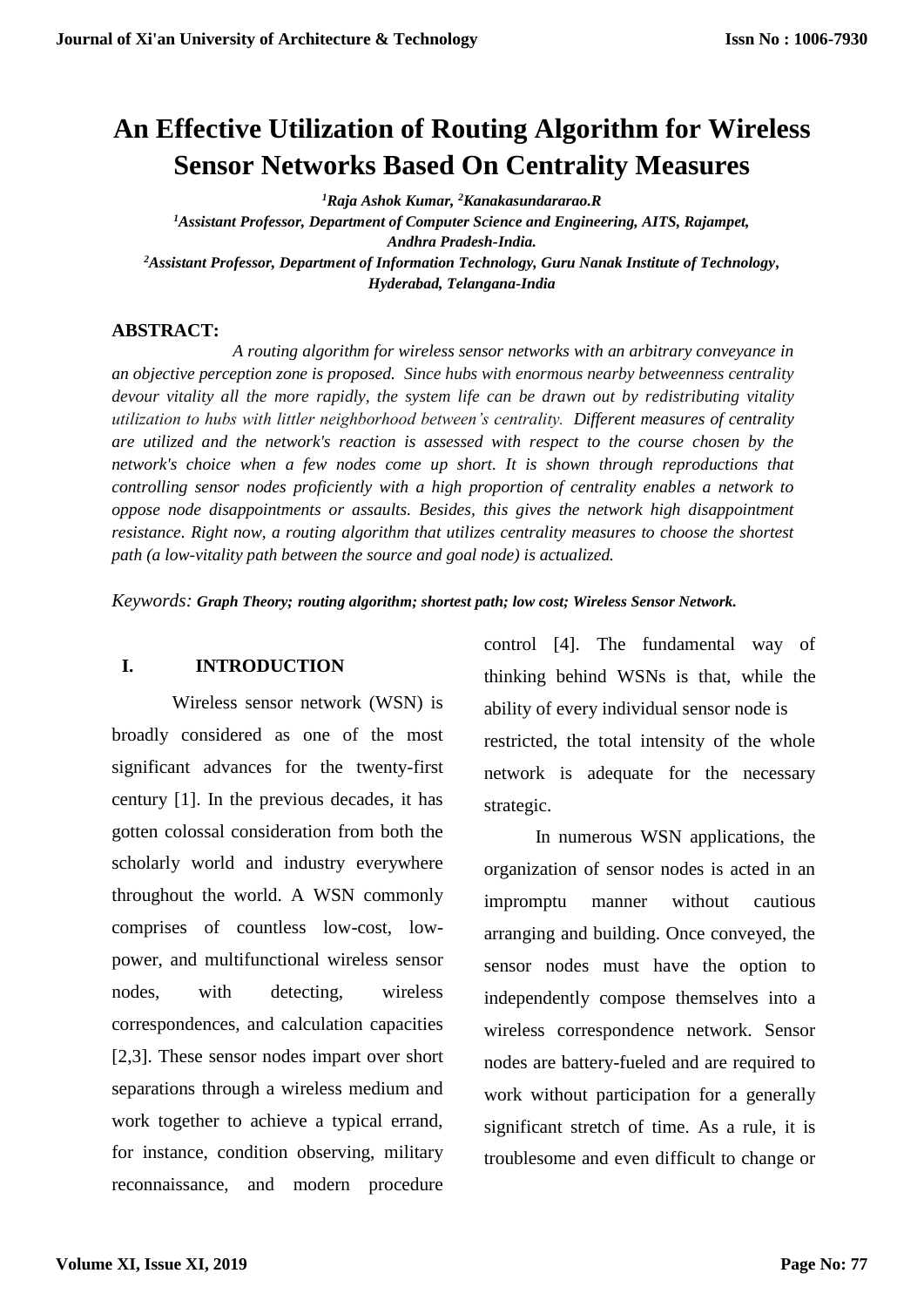revive batteries for the sensor nodes. WSNs are described by denser degrees of sensor node organization, higher lack of quality of sensor nodes, and cut off the force, calculation, and memory limitations. Along these lines, one of a kind attributes and limitations present numerous new difficulties for the improvement and utilization of WSNs.

 Because of the serious vitality limitations of an enormous number of thickly sent sensor nodes, it requires a suite of network conventions to actualize different network control and the executive's capacities, for example, synchronization, node confinement, and network security. The customary routing conventions have a few inadequacies when applied to WSNs, which are chiefly because of the vitality compelled nature of such networks [4]. For instance, flooding is a procedure where a given node communicates information and control bundles that it has gotten to the remainder of the nodes in the network. This procedure rehashes until the goal node is come to. Note that this method doesn't consider the vitality limitation forced by WSNs. Therefore, when utilized for information routing in WSNs, it prompts issues, for example, implosion and cover [9,12]. Given that flooding is a visually impaired method, copied parcels may continue coursing in the network, and subsequently, sensors will get those copied bundles, causing an implosion issue.

 Likewise, when two sensors sense a similar district and communicate their detected information simultaneously, their neighbors will get copied parcels. To beat the inadequacies of flooding, another strategy known as tattling can be applied [10]. In tattling, after accepting a bundle, a sensor would choose arbitrarily one of its neighbors and send the parcel to it. A similar procedure rehashes until all sensors get this bundle. Utilizing tattling, a given sensor would get just one duplicate of a bundle being sent. While tattling handles the implosion issue, there is a noteworthy postponement for a parcel to arrive at all sensors in a network. Moreover, these bothers are featured when the number of nodes in the network increments.

# **II. ENERGY CONSUMPTION CHALLENGES IN WIRELESS SENSOR NETWORKs**

#### **Message Delivery**

 The job of sensor nodes in WSN is detecting nature and conveying information to the base station. Since there are different detecting nodes in WSN to pass the information to the goal node, decency is a significant issue for the scientist. Multi-jump routing deteriorates the bundle misfortune in WSNs, node close to the goal has higher parcel conveyance. In the event that the sensor node has a parcel to send, it must have the option to convey the information at the goal node. Poor information conveyance execution may debase the exhibition of information move and extend vitality utilization. In this way, the conveyance proportion ought to be high [9].

#### **Network Lifetime**

 In wireless sensor networks, vitality utilization is one of the significant issues in view of battery-worked sensor nodes as well as because of its critical effect on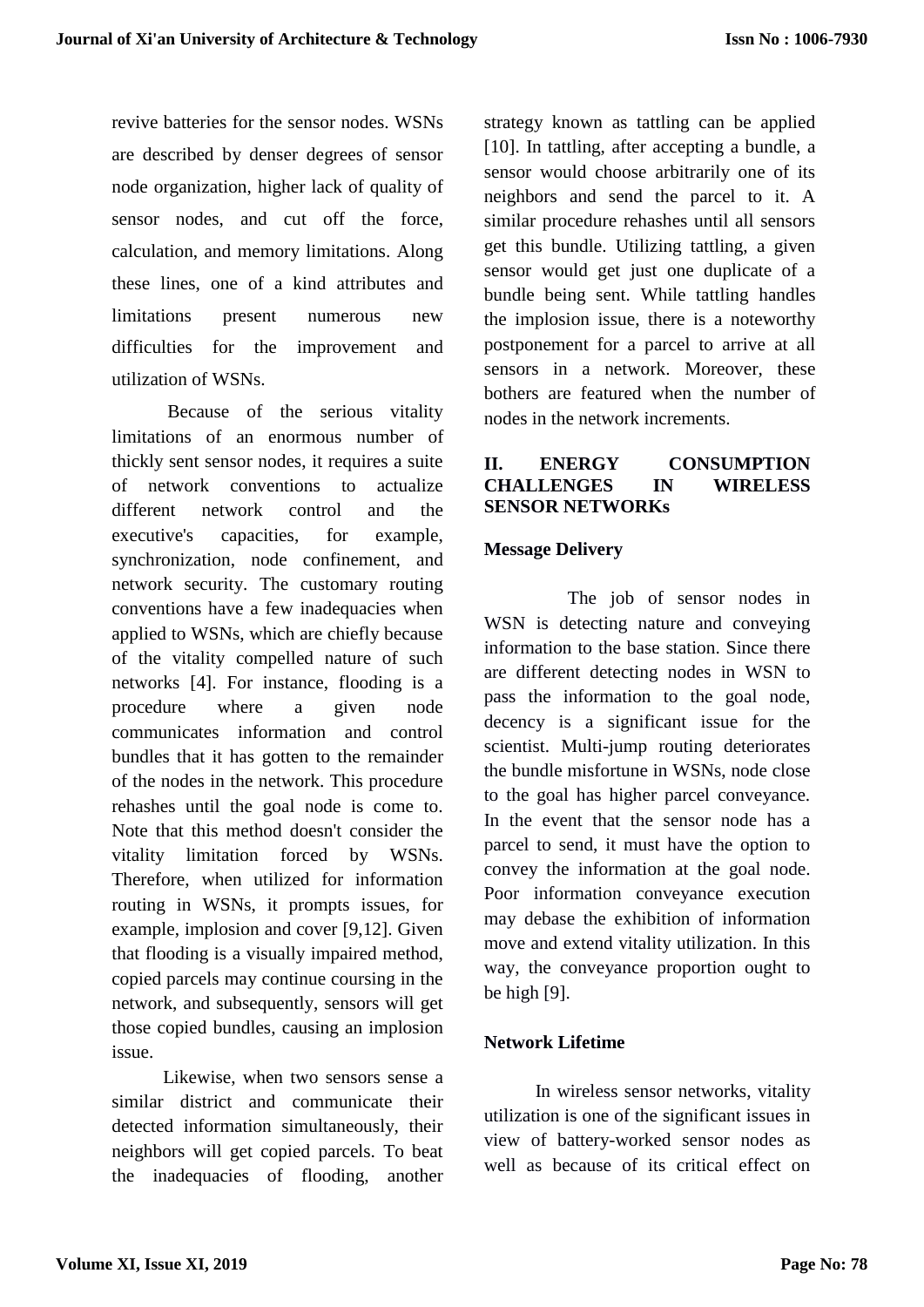green figuring. In wireless sensor networks, the Clustering approach assumes a significant job. The grouping approach expands network lifetime, improved data transfer capacity use and furthermore diminishes inefficient vitality utilization in this way decreasing overhead. In any case, the grouping approach has certain restrictions as follows:

# **Throughput**

 To guarantee the dependability in the wireless sensor networks certain degree of throughput is required to satisfy the nature of administrations to the end-client of the network. In WSN meddling issues happens when the channel sharing for higher information transmission. Other than different issues of WSN impacts of impedances is likewise enormous significant during synchronous transmission of information so as to upgrade the WSN limit. In such a situation high throughput and low postponement are hard to accomplish.

 The throughput of wireless sensor networks influenced by different factors, for example, impact shirking, control overhead, channel use, and dormancy. Throughput amplification is a crucial issue in WSNs. Accordingly, we need productive coordination among throughput and force utilization [7].

# **Vitality Efficient Design**

 In WSNs, vitality utilization and drawing out the life of the network are two basic issues. WSNs nodes are low fueled battery gadgets, the substitution of battery or revive of the battery is a troublesome undertaking in a threatening situation.

The parts of the sensor node expend a lot of vitality either in dynamic mode or inactive mode. In this way, there is a requirement for a force the executives plan to spare vitality out of gear mode by turning off the segments that don't take an interest in a specific occurrence of time [8].

# **Vitality sparing in an impedance situation**

 The conduct of WSNs is incredibly influenced by the arrangement condition in wireless correspondence is eccentric in various situations. Sensors are generally sent thickly in wireless sensor networks. Because of this thick condition, it can endure critical impedance which extraordinarily disables network execution. In this manner, to find various systems for diminishing force utilization within the sight of obstruction and shadowing conditions are likewise significant [9].

 The successful bunching approach lessens the vitality level in intra-group and between-group correspondence because of this builds network lifetime. The vitality utilization in wireless sensor networks is as yet testing in the modern and research field [10].

# **Constrained Energy**

 Nodes of wireless sensor networks have a low controlled battery and little in size with the goal that sensor nodes have constrained vitality stockpiling for working in the network. So there is a requirement for a proficient methodology for use of this restricted vitality. A legitimate bunching plan can decrease the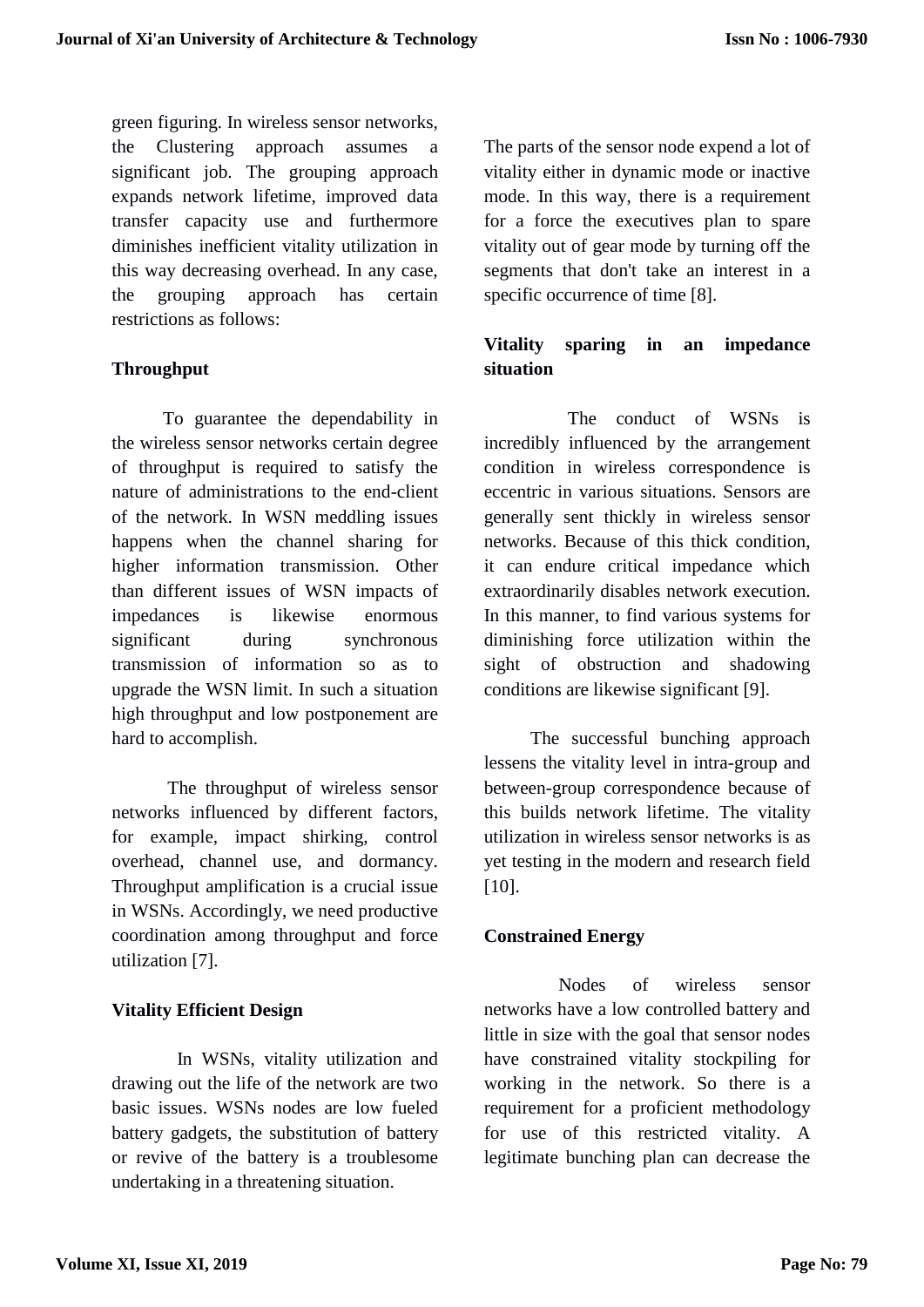general vitality expended in the network [11].

#### **Versatility**

 In WSN the vast majority of the sensor nodes sent because of foundationless property. The node of the sensor network has a restricted inclusion go. For such situations, proficient routing conventions are required for dealing with a tremendous measure of sensor nodes. WSN comprises of an assortment of an enormous number of little nodes; it is difficult to safeguard the worldwide data of the network for every node in the sensor networks [12].

#### **Information conglomeration**

 Information conglomeration is a method for taking out excess information transmission in WSNs. Information total is the key strategy for sparing vitality. Information accumulation is a procedure to assemble and total information with the goal that the network lifetime is improved. A large portion of the occasions every sensor node copies detected information to its sink node called base station lead repetition at the base station [13]-16].

# **II. ROUTING IN WSN**

 Routing techniques are required for moving information between the sensor nodes and the base station [1] [2]. Routing in WSN is not the same as customary IP network routing in light of the fact that it shows various exceptional attributes all things being equal unreasonable to assemble a worldwide tending to plot for an enormous number of sensor nodes, besides instead of standard correspondence

frameworks all usage of sensor frameworks require the flood of identified data from various sources to a particular BS [8]. Diverse routing strategies are proposed for remote sensor network and these shows can be named per various parameters. The characterization of routing techniques is appeared in figure 1.2[1].



**Fig 1.** Classification of routing protocols

# **3.1 ENERGY EFFICIENT ROUTING PROTOCOLS IN WSN**

 The vitality productivity of a network is a noteworthy worry in wireless sensor networks (WSN). Nowadays networks are getting huge, so data assembled is getting significantly bigger, which all devour a lot of vitality bringing about an early passing of a node. Consequently, numerous vitality proficient conventions are created to decrease the force utilized in information testing and assortment to expand the lifetime of a network. Following are some vitality productive routing conventions:

LEACH "Low-Energy Adaptive Clustering Hierarchy" In

• PEGASIS "Force Efficient Gathering in Sensor Information Systems"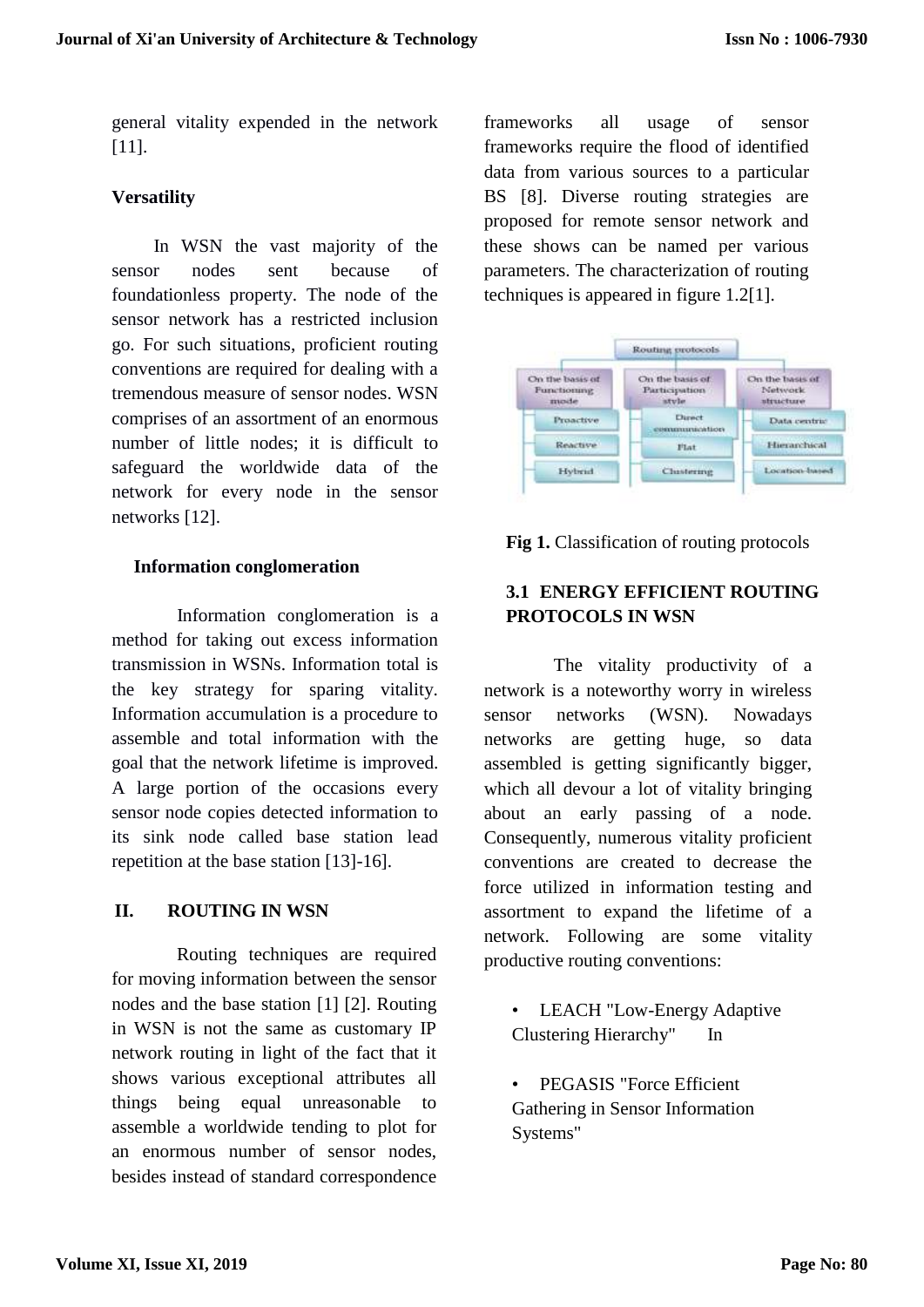• TEEN "Limit touchy Energy Efficient sensor Network convention" The TEEN is a various leveled convention intended for the conditions like unexpected changes in the detected characteristics, for example, temperature.

• APTEEN "Versatile Threshold touchy Energy Efficient Sensor Network"

• Directed Diffusion Directed dispersion is information-driven routing convention for gathering and distributing the data in WSNs [15

• Energy-Efficient Sensor Routing (EESR) EESR is a level routing algorithm [16] proposed especially to diminish the force use and information inactivity and to give versatility in the WSN. Chiefly, it comprises of Gateway, Base Station, Manager Nodes.

# **III. LITERATURE REVIEW**

Ahmad, A., Latif, K. Javaid N. Khan et. al. (2013) [20] explored bunching methodology which is the most all-around perceived coordinating procedure in WSNs. In light of the contrasting needs of WSN application, profitable essentialness use in coordinating shows is as yet a potential field of research. The creators exhibited new vitality effective coordinating procedures right now. This procedure is used to vanquish the essential difficulty of a vitality gap and inclusion opening. In their technique, they have controlled these issues by displaying a thickness controlled uniform course of center points and settled a perfect number of Cluster Heads in each round.

Lohan, P. what's more, Chauhan, R. et. al. (2012) [21] exhibited the Geography-Informed Sleep Scheduling and Chaining Based Routing (GSSC) algorithm in a wireless sensor network. As locator nodes are power limitations, the framework lifetime improved by using the vitality of nodes capably. GSSC spares power by finding the same nodes from a routing point of view by utilizing their topographical data, it faculties almost comparative data and afterward killing unnecessary nodes to dispense with information excess. This fastening based routing can reduce the vitality going through of information moving with the assistance of a multi-jump routing procedure. Their reenactment result (utilizing MATLAB) show that GSSC accomplished extensive addition innetwork life expectancy than LEACH and PEGASIS.

Seongsoo Jang, Ho-Yeon Kim and Nam-Uk Kim et. al. (2011) [22] dealt with the improvement of the Wireless Sensor Network innovation, omnipresent innovation goes to the fore as the center innovation later on. In the WSN, the vitality effectiveness of the entire network is key trouble that must be illuminated. Grouping is one of routing strategies to improve vitality proficiency. The creator recommends another strategy, "Vitality Efficient Clustering plan with Concentric Hierarchy (EECCH)," a brought together bunching plan proposed at beating inadequacies of LEACH and LEACH-C both. By drawing hovers with the base station as its inside, the base point isolates network nodes into certain levels. The bunches have various quantities of its part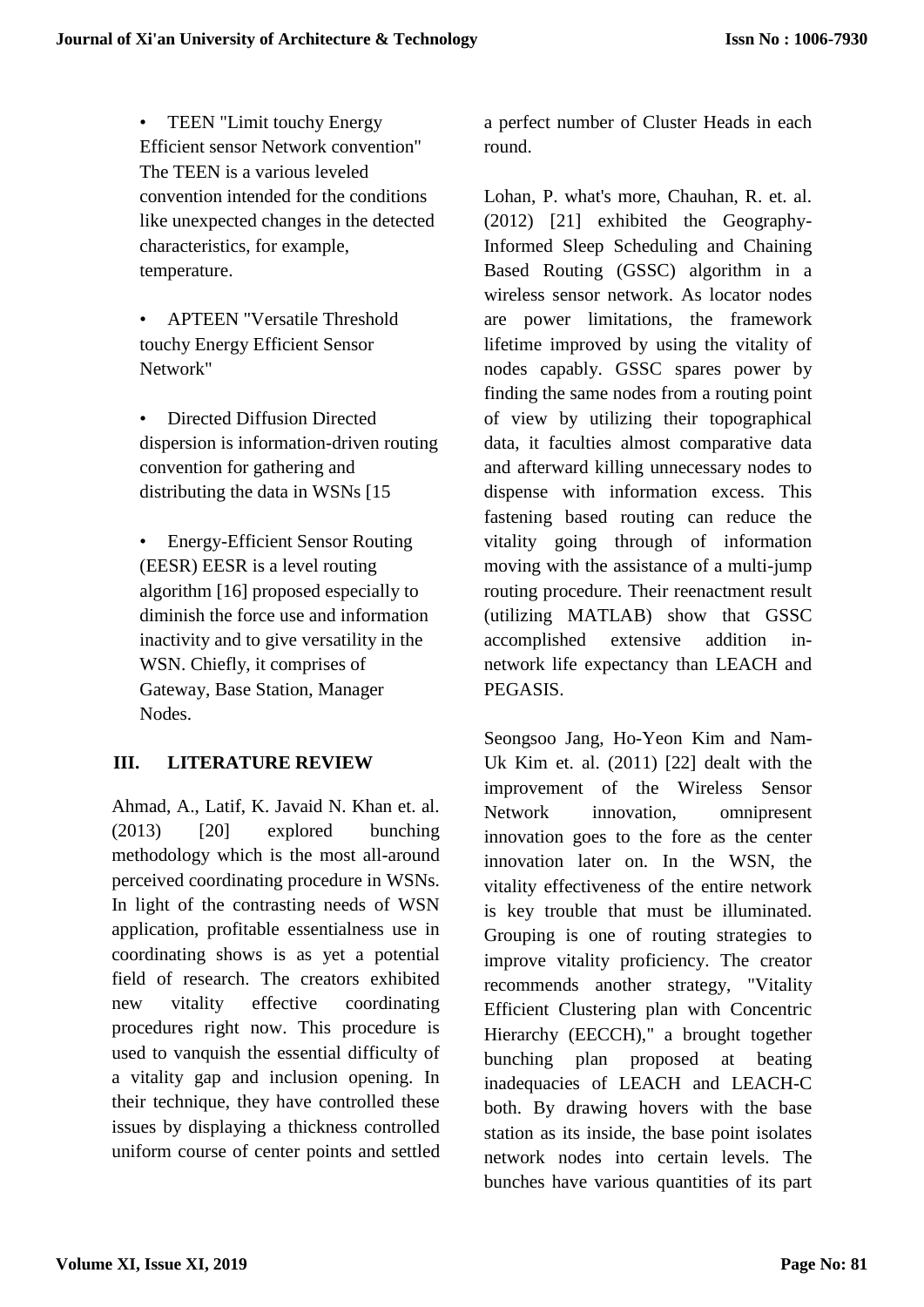nodes to wipe out the disparity in vitality dispersal through this procedure; it gets conceivable to improve vitality productivity.

 Saravana Kumar R., Susila S.G. furthermore, Raja J. et. al (2010) [23] have done research chip away at WSN. It comprising of an enormous number of sensors and as the sensor works on a restricted force source, it is trying to structure a vitality productive routing convention that can decrease the deferral while giving high-vitality proficiency and expanded network lifetime. Creator investigates the central disseminated grouping routing convention Low Energy Adaptive Clustering Hierarchy, likewise proposed a novel routing technique and information collection strategy in which the sensor nodes structure the bunch and the group head picked dependent on the rest of the intensity of the individual node count without re-bunching and the node planning plan is embraced in each bunch of the WSN. Results utilizing MATLAB shows that the proposed routing convention impressively lessens vitality use and upgrade the all-out life expectancy of the wireless sensor network contrasted with the LEACH convention.

Gurbinder Singh Brar et. al., (2016) [24] proposed PDORP convention which is a transmission-based vitality mindful routing convention. The proposed convention PDORP has the qualities of both force effective get-together sensor data frameworks (PEGASIS) and DSR routing conventions. Hybridization of hereditary algorithm and bacterial searching streamlining is related to the proposed routing system to recognize vitality capable perfect ways. The execution assessment, relationship through a hybridization approach of the proposed routing show, gives improved outcomes including less piece botch rate, a lesser measure of deferment, diminished vitality utilization, and improved throughput, which prompts to upgraded QoS and hauls out the lifetime of the framework.

S. Lindsey, C. Raghavendra et. al. (2002) [19] proposed the Power-Efficient Gathering in Sensor Information Systems (PEGASIS), which maintains a strategic distance from the supposition of direct correspondence and lessens the moderately huge overhead of the LEACH convention. In PEGASIS, the nodes structure a chain, and every node stores in its routing table the addresses of an upstream and a downstream node. The information assortment process is started at the most distant finish of the chain. Each middle of the road node totals the got information with its nearby information before transmitting the outcome to its upstream neighbor. The last node in the chain is liable for transmitting to the sink node.

Liu Wenjun and Yu Jiguo et. al. (2009) [6]recommended that as opposed to allowing the nodes to transmit straightforwardly to the base station, a novel plan of bunching was proposed. Grouping gives asset usage and limits vitality utilization in WSNs by lessening the number of sensor nodes that include in the long-separation correspondence. They utilized a vitality productive grouping and routing plan for wireless sensor networks (EECR) which incorporates disseminated nodes bunching, dynamic bunch head revolution, and between bunch routing choice. In the grouping stage, they utilized a lopsided bunching component in which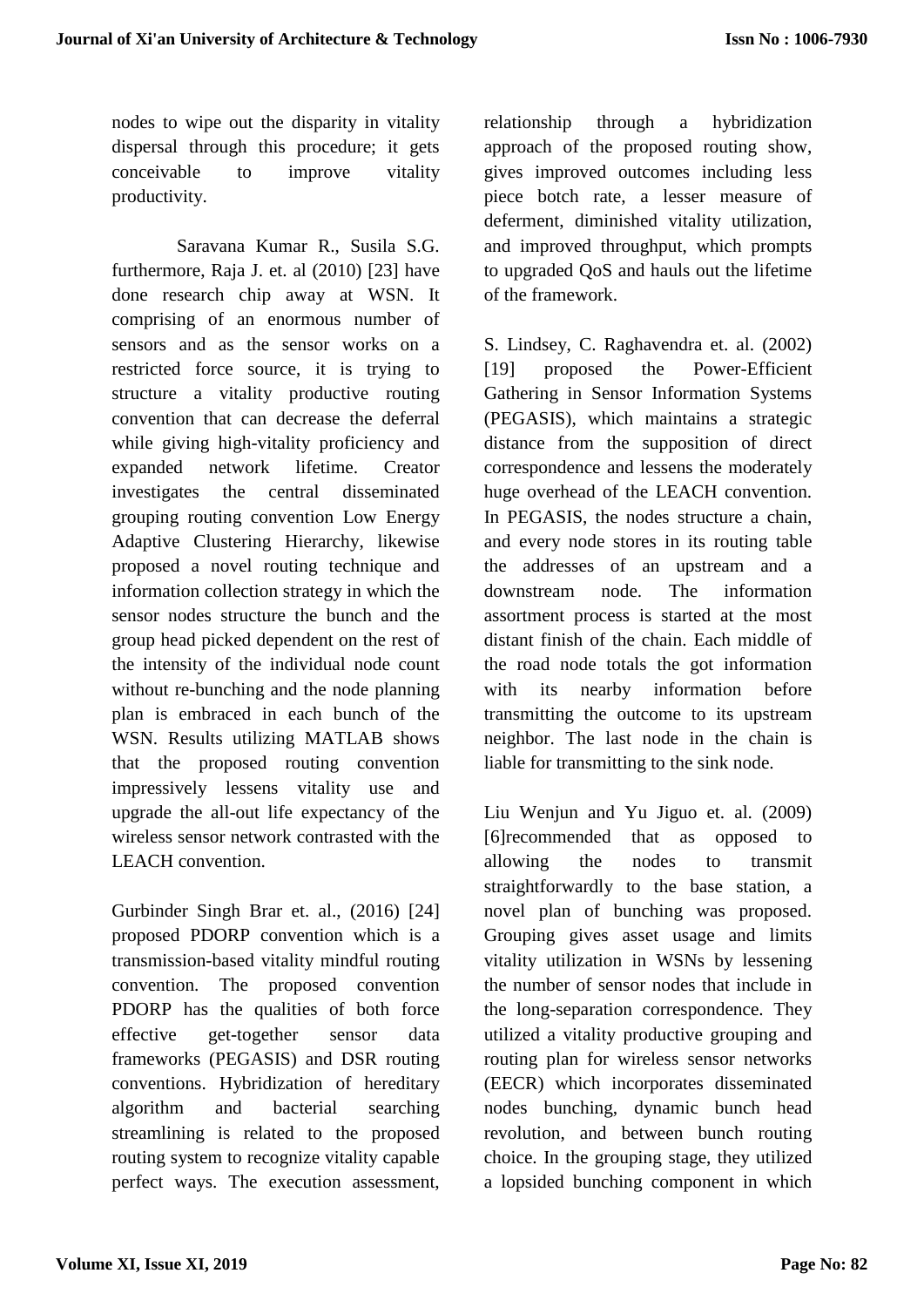group heads (CHs) which are nearer to the base station (BS) have littler group sizes than those more distant from BS, along these lines they can ration some power for between bunch information sending. For the dynamic bunch head pivot instrument, the sensor centers perform group head work thus which adjusts power utilization well among CHs.

Gherbi Chirihane and Aliouat Zibouda et al. (2015) [25] proposed an appropriated vitality effective versatile grouping convention with Data Gathering for WSN diminishes the vitality utilization and network lifetime is broadened. The bunching methods are utilized productively with circulated group heads. The node's proportion is killed for a fixed timeframe and rest control laws are intended to decrease the cost work. The situation shows the irregular arrangement of nodes and the all-out reenactment time is decayed utilizing asset reservation. The system circulated vitality productive versatile bunching convention with Data Gathering (DEACP) decreased the general network vitality utilization, balance the vitality utilization among the sensors and expand the lifetime of the network by making the grouping proficient in multifaceted nature of message and time, well-conveying the group heads over the network, the heap adjusting progressed nicely and thus transmission intensity of the node is diminish which in this manner lessens the vitality utilization.

# **IV. CENTRALITY BASED RELATED WORK IN WIRELESS SENSOR NETWORKS**

 Group head determination utilizing fluffy rationale for wireless sensor networks [12]; right now head political decision depends on node vitality, node (degree centrality) and node's closeness centrality. It has been demonstrated that the proposed strategy is performing more vitality productive when contrasted with the plans which are not utilizing centrality measure. CFGA [13], additionally has utilized node degree as one of the determination parameters for group head choice. In [14] Parth H. Pathak and Rudra Dutta have utilized the idea of betweenness centrality to accomplish a suitable harmony between the hand-off weight of nodes and their capacity levels. Numerical outcomes exhibited by them affirm that centrality based burden adjusting fundamentally improves the network lifetime of sensor networks. L. Sitanayah [15] has utilized a variety of crossing over centrality for Fault-Tolerant Relay node Deployment. They named their centrality measure as Rerouting.

System topology control gives a proficient way to deal with tending to such difficulties in the WSN [5]. Topology control is characterized as a lot of strategies or techniques that can change a fundamental system structure in an effective way, accordingly augmenting framework execution or lessening transmission cost [6]. A few methods of topology control have been proposed for WSNs; notwithstanding, bunching has demonstrated to be the most proficient and broadly utilized plan for overseeing system structure. In addition, bunch based directing components have been displayed in the Refs. [5,6,7]; these components include two stages: the set-up stage and the consistent state stage. In the set-up stage, all the sensor hubs are sorted out as groups. In each group, a bunch head (CH) choice calculation is executed to choose a hub as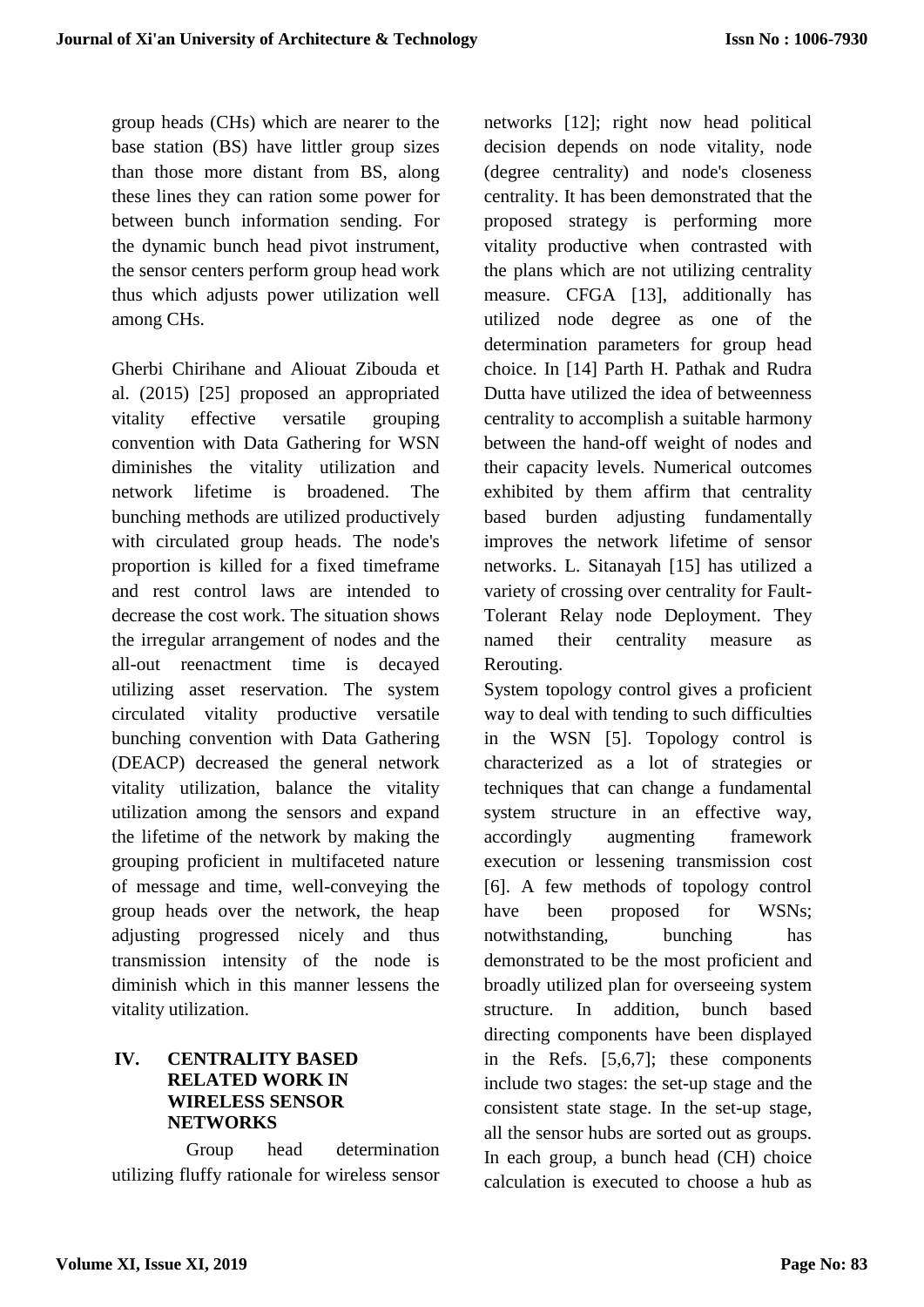the pioneer of the comparing group and perform related errands. Along these lines, each group comprises of part hubs and a CH. After the CH choice, the consistent state stage begins and the CH totals the information got from encompassing part hubs and transmits it to the BS straightforwardly (single-bounce correspondence) or through other CH hubs (multi-jump correspondence) as outlined in Figure 2.



**Figure 2.** Cluster-based wireless sensor network (WSN) with different data communication scenarios: (**a**) single-hop communication and (**b**) multi-hop communication from sensor nodes to the end user through base station (BS).

Centrality. They utilized this centrality record to focus on the most significant nodes (the nodes with high centrality), and send extra hand-off nodes to give elective paths around these nodes and subsequently upgraded the network lifetime. EBC [16] depends on the idea of betweenness centrality and measures the ''significance'' of every node in the network. This data is accustomed to distinguishing various jobs among the nodes (e.g., agents, anomalies), accordingly controlling data flow, message conveyance, inertness, and vitality dissemination among nodes. In the paper the creators select the most significant edges, vitality savvy, to spread messages. Sink Betweenness (SBet) centrality metric considers just the shortest paths that incorporate the sink as a terminal node. This work means to utilize centrality data in the plan of tree-based circulated routing algorithms for Wireless Sensor Networks (WSNs).

# **V. PROPOSED ALGORITHM**

 Dijkstra's algorithm lies in Bellman's Principle of Optimality, and the two algorithms depend on an advancement strategy called dynamic programming. Dijkstra's algorithm is utilized to process the base cost or shortest path between one node and every single other node when the vertices of the graph speak to nodes and path costs are spoken to by path separates between sets of nodes associated by an immediate connection. The proposed algorithm figures the shortest path between two nodes. It utilizes a graph comprising nodes and edges. The cost of every node is determined from the source by summarizing the cost up to that node. For a given source vertex (for example node), the algorithm turns out all paths and figures the path with the lowest cost, (for example the shortest separation between the source node and some other node) [15], [16].

 This algorithm offers another technique for figuring the costs of the shortest paths from a solitary source node to a solitary goal node. The objective of the two algorithms, the proposed algorithm, and Dijkstra's algorithm, is to choose the nodes in the shortest path issue. The principle contrast in the algorithms is that Dijkstra conveys the general data of the network and each node is included, while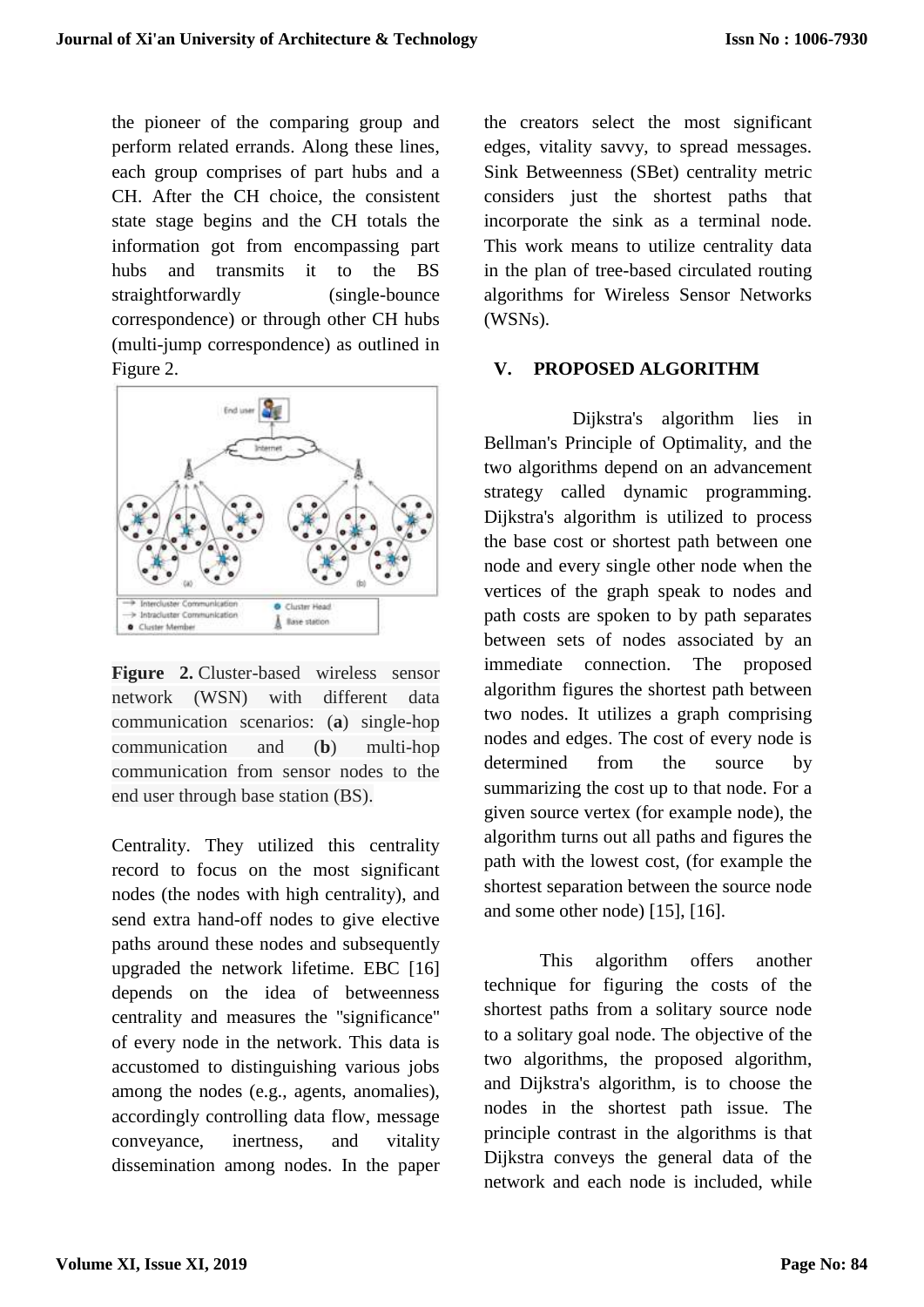the proposed algorithm manages the closest node, and not all nodes are included as in Djikstra's algorithm [17], [18], [19].

| Algorithm 1                |                                                   |
|----------------------------|---------------------------------------------------|
| Initialization: $C(S) = 0$ |                                                   |
|                            | $C(i)=\infty$ ; where belongs to active nodes set |
|                            | Previous $(S)=S$                                  |
|                            | Visited_nodes=[S]                                 |
|                            | While (CH doesnt belong to Visited nodes)         |
|                            | For each i belongs to active nodes set            |
| If $C(S) + P(S,i) < C(i)$  |                                                   |
|                            | $C(i) = P(S,i) + C(S)$                            |
| $Previous(i)=S$            |                                                   |
|                            | Visited_nodes=[Visited_nodes, i]                  |
| End if                     |                                                   |
| $Update$ S=i               |                                                   |
| End for                    |                                                   |
| End while                  |                                                   |

Figure 3 proposed algorithm

Figure 3 shows a delineates the means performed by the proposed routing algorithm from beginning to end. Initially, the algorithm recognizes the source and goal nodes, signified R1 and R2, individually, and a cost of 0 is doled out to the source node. Therefore, another node is chosen and named as P (or lasting node). This node at that point turns into a conditional node and another node near it is chosen and named as P. This method is rehashed until the goal node is come to [20].

# **VI. Result analysis**

A correlation between the running (for example execution) times of Dijkstra and the proposed algorithm appears in Table 1. Every algorithm is executed multiple times. The algorithm was likewise executed multiple times and the outcomes were seen as factually like multiple times. Just the outcomes for 10 executions have appeared here on the grounds that it's simpler to picture. The execution times in seconds for the two algorithms have appeared in Table 2, where the execution time for the proposed algorithm (PA) is 0.000118017196655 and the execution time for Dijkstra is 0.000144004821777 for the principal execution. The outcomes show that there is a distinction in the execution times and the proposed algorithm is quicker concerning the normal execution time.

Figure 3 shows all the more away from the information from Table 1 utilizing a bar-stacked graph. It obviously shows that in general, the proposed algorithm executes quicker than Dijkstra.





Figures 4 shows the execution times for the two algorithms for more than 10 executions. It is seen that the most pessimistic scenario execution time for Dijkstra's algorithm is 4.67 and for the proposed algorithm it is 2.6, demonstrating that the proposed algorithm is to be sure quicker.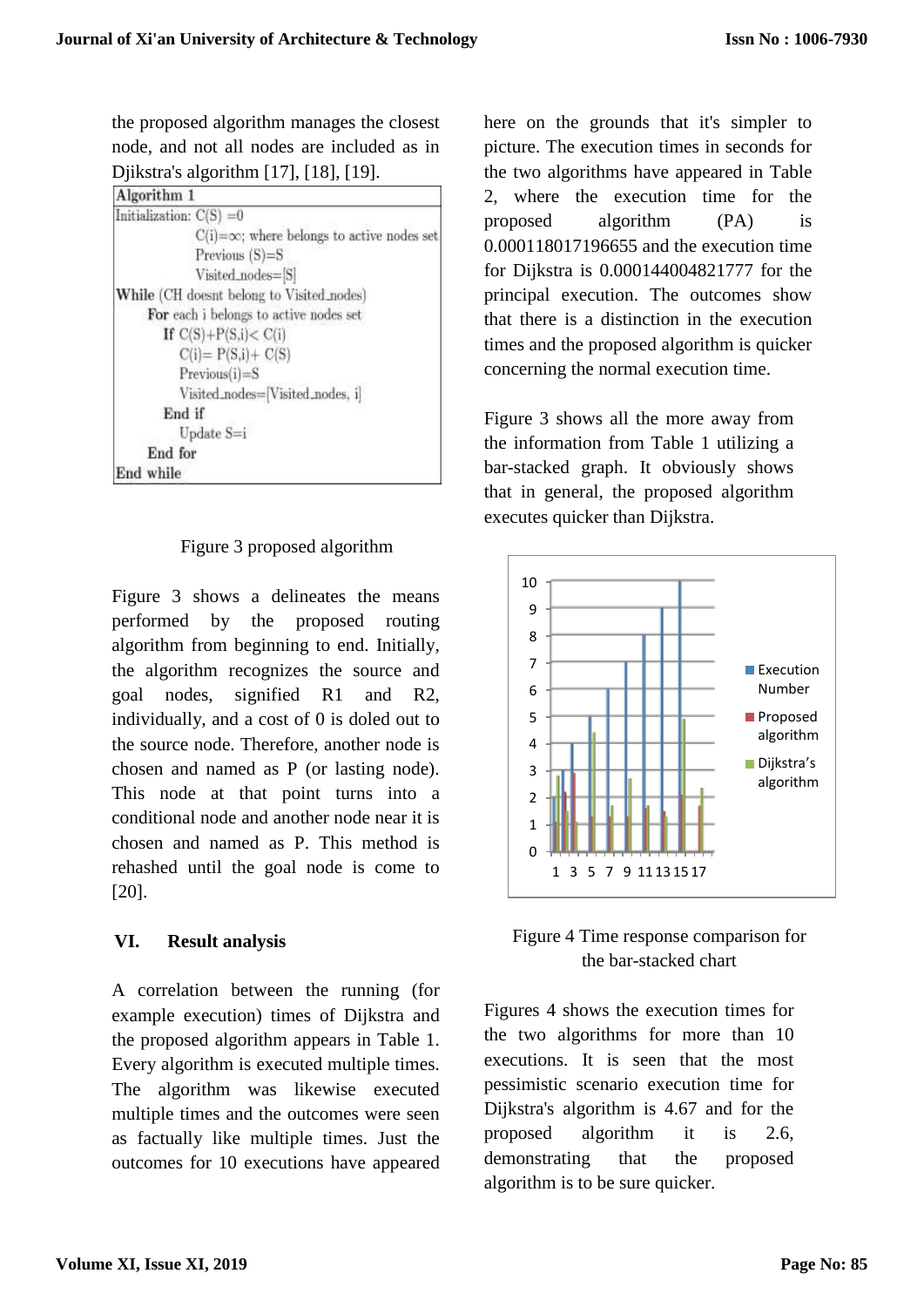It has additionally been demonstrated that the proposed algorithm reliably picks shorter paths between nodes than Dijkstra. This is credited to the utilization of centrality measures.

#### **CONCLUSION**

A study on routing using centrality measures has been conducted. been led. been led. The investigation empowered us to break down how data is spread over a network, from the source node to closest nodes lastly to the base station by means of the shortest path. The network's presentation can be assessed by using the degree, closeness and betweenness centrality measures, just as the shortest path conveying information starting with one node then onto the next until the sink nodes came to. We directed an investigation on specific qualities of sensor networks to address various difficulties experienced in a network. These incorporate dependability, disappointment resilience, and power. These three qualities empower the network to perform better. Every one of the attributes has a task to carry out, particularly disappointment resilience. Disappointment resistance is vital if a network needs to continue settling on network choices that are steady in any event, when a few nodes are separated. Right now, centrality measures are utilized for some applications in sensor networks. One of these applications is finding a routing path inside a sensor network. Right now, an algorithm that finds a routing path with the shortest separation between nodes is actualized. The proposed algorithm lowers the vitality utilization and along these lines builds the network's lifetime. While considering a routing algorithm for sensor networks, flexibility against assaults or disappointment is significant. Utilizing reenactments, the effect of nodes on the network's presentation through centrality measures has appeared. It was seen that the proposed algorithm is quicker than Dijkstra's algorithm as far as execution time. The outcomes show that the proposed routing algorithm dependent on centrality measures beats Dijkstra's algorithm as far as network, and centrality measures (for example Degree, Closeness and Betweenness) can be utilized for routing in sensor networks, with the Betweenness centrality measure outflanking the centrality measures. The work displayed right now be stretched out by changing some recreation parameters, for example, the number of reenactment redundancies so as to broaden the outcomes. Also, this work can be stretched out by considering different measurements, for example, parcel conveyance proportion and clog level in the network.

#### **REFERENCES**

*1. S. M. Mwika and S. W. Utete, "Sensor networks for detecting events," 2011, unpublished Essay*

*2. D. J. Higham, P. Grindrod, and E. Estrada, "People who read this article also read...: Part 1," SIAM News, Vol. 44, No. 1, January/February 2011*

*3. B. Ruhnau:, "Eigenvector-centrality a node-centrality?" Social Networks, Vol. 22, pp. 357-365, 2000*

*4. L. Freeman, "A set of measures of centrality based on betweenness, sociometry," Sociometry, Vol. 40, pp. 35-41, March, 1977*

*5. C. E. Shannon, A mathematical theory of Communication. Urbana: University of Illinois Press, 1948*

*6. S. Grime and H. F. Durrant-Whyte, "Data fusion in decentralized sensor*